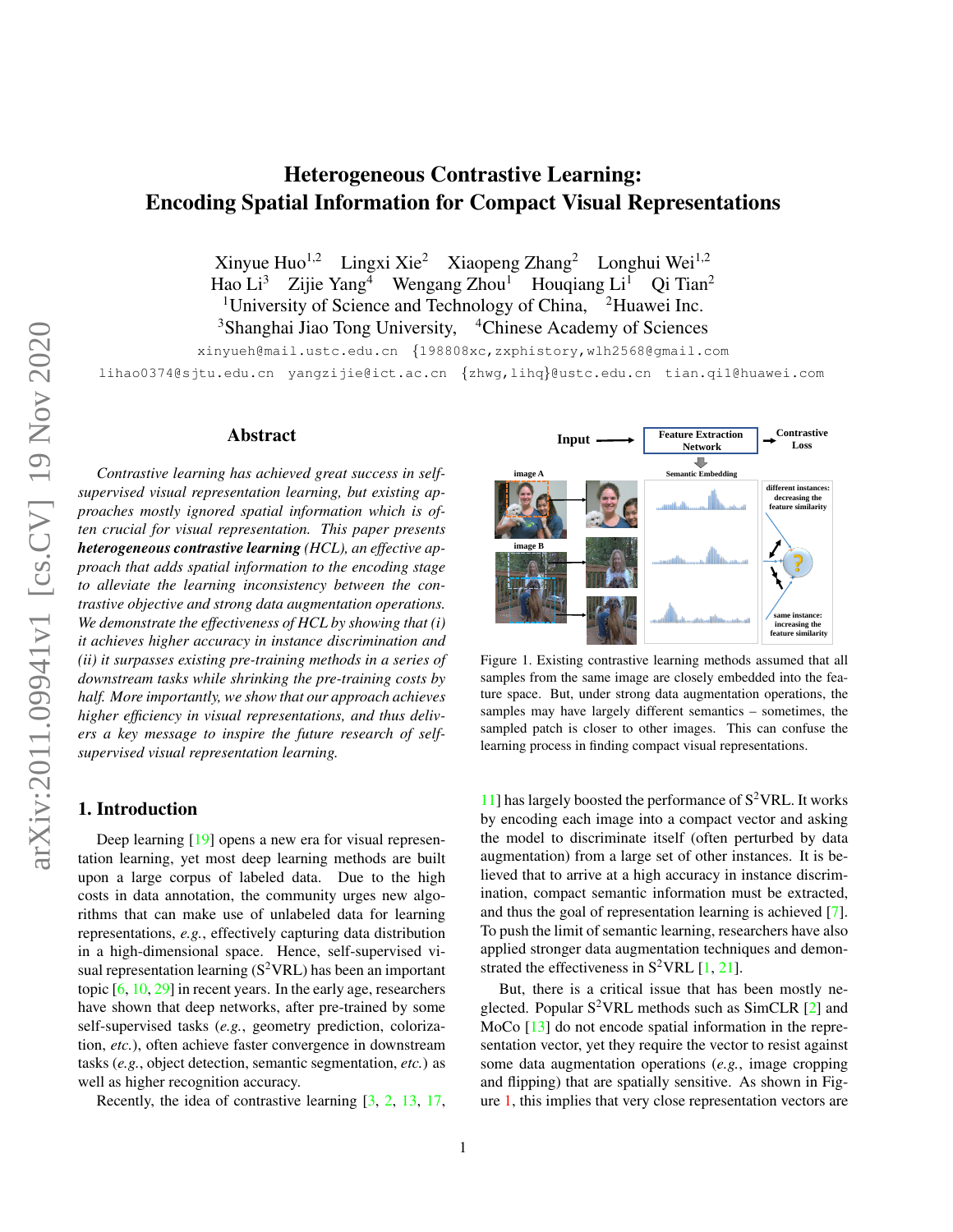<span id="page-1-1"></span>assumed to be extracted from an image regardless of which region is cropped and whether it is flipped – in some extreme cases, the encoded vectors on some regions that have zero overlap on the original image are pulled towards each other by the contrastive objective, which can largely confuse the learning algorithm. In practice, this can downgrade the ability of pre-trained models when they are deployed to some downstream tasks that require spatial understanding, such as object detection and semantic segmentation.

Motivated by the above, we propose an effective approach named heterogeneous contrastive learning (HCL) that appends an individual branch to capture spatial information. In the encoding stage, HCL computes two feature vectors for semantic and spatial information, respectively. The semantic branch is identical to the existing approach that extracts a low-dimensional vector from the last averagepooled layer, followed by a multi-layer perceptron. The spatial branch, for sake of simplicity, follows the feature pyramid network [\[22\]](#page-8-11), with the architecture slightly modified to fit the  $S^2$ VRL task, to obtain another compact vector (often with a similar length) by integrating multi-stage visual features. These two vectors are then normalized and concatenated before fed into the contrastive loss function. Note that HCL only impacts the contrastive learning stage and the pre-trained model can be deployed to any downstream tasks with no further changes or costs.

We evaluate the effectiveness of HCL in a series of downstream tasks including object detection and semantic segmentation. HCL outperforms all existing  $S^2$ VRL approaches in terms of recognition accuracy. In particular, compared to MoCo-v2 [\[3\]](#page-8-3), HCL uses half of its pre-training costs but surpasses it by APs of 0.8% and 0.7% in MS-COCO object detection and instance segmentation, respectively, and the gain becomes more significant under higher IoU thresholds. We owe such improvement to a more efficient way of learning visual representations. To verify this, we use principal component analysis (PCA) to compress the learned features and perform offline contrastive testing. Under the same dimensionality (*e.g.*, 128-D), the mixed features (half semantic, half spatial) achieve higher accuracy in instance discrimination. This delivers a key message, possibly more important than the empirical results, that contrastive learning is indeed pursuing high efficiency and low information loss in visual representations, where the former partly reflects in the length of encoded features and the latter is measured by the instance discrimination error. From this viewpoint, HCL explained as heterogeneous features are more efficient visual representations, paving a new path for future research in  $S^2$ VRL.

The rest of this paper is organized as follows. Section [2](#page-1-0) briefly reviews related work, and Section [3](#page-2-0) describes our approach. After experiments are shown in Section [4,](#page-4-0) we draw conclusions and deliver important messages in Section [5.](#page-7-0)

## <span id="page-1-0"></span>2. Related Work

Deep learning [\[19\]](#page-8-0) has achieved great success in a wide range of computer vision problems. The core of deep learning is to build complicated functions named deep neural networks for learning visual representations. In the past years, the optimization of deep neural networks is largely relied on labeled data, for which the community built large-scale image datasets (*e.g.*, ImageNet [\[5\]](#page-8-12), MS-COCO [\[23\]](#page-8-13), *etc.*) to maximally cover real-world data distribution. However, there are two major drawbacks of the supervised learning paradigm: (i) the trained models often lack transferability to other domains, and (ii) the ability of exploring unlabeled data is weak. To alleviate these issues, researchers started to investigate unsupervised algorithms for learning visual representations.

This paper focuses on a subarea of unsupervised learning, named self-supervised visual representation learning  $(S^2VRL)$ . The goal is to capture the data distribution in an unlabeled dataset and (most often) store it in a deep neural network. Though the trained network does not make any semantic prediction, the initialized weights can assist the network training on labeled datasets, often referred to as the downstream tasks. The key of  $S^2$ VRL is to find some image nature that corresponds to image semantics to some extent yet does not require any annotations. Typical examples include siamese networks learned from the consistency between the neighboring frames of videos [\[9,](#page-8-14) [39,](#page-9-1) [27,](#page-9-2) [20\]](#page-8-15), predicting the spatial relationship between image patches [\[6\]](#page-8-1) which later evolved into the jigsaw puzzle task [\[29,](#page-9-0) [40,](#page-9-3) [36,](#page-9-4) [31\]](#page-9-5) predicting image-level information (*e.g.*, orientation [\[32\]](#page-9-6), rotation [\[10,](#page-8-2) [26\]](#page-9-7), counting [\[30\]](#page-9-8), *etc.*), recovering image contents (*e.g.*, inpainting [\[33\]](#page-9-9) and colorization [\[44,](#page-9-10) [18\]](#page-8-16)), *etc*. These efforts achieved accuracy gain on downstream tasks over randomly initialized neural networks, but the performance is far behind the fullysupervised counterpart.

Recently, researchers have opened a new era by noticing that contrastive learning [\[13\]](#page-8-5) is a promising pretext task for  $S^2$ VRL. In contrastive learning, a low-dimensional feature vector is extracted from each image and the goal is to use the feature to identify the image among a gallery that contains a large number of images (*i.e.*, instance discrimination). In practice, the query image is often perturbed by some kind of data augmentation (*e.g.*, image cropping, flipping, *etc.*) and this is partly related to multi-view learning [\[38,](#page-9-11) [16\]](#page-8-17). To improve the performance, various modifications beyond the raw model have been proposed, including using a multi-layer perceptron to project the features to another space [\[2\]](#page-8-4), building a large memory bank to increase the difficulty of instance discrimination [\[13\]](#page-8-5), introducing stronger data augmentation operations to challenge the learning algorithm [\[37,](#page-9-12) [2\]](#page-8-4), *etc*. With these upgrades, the  $S^2$ VRL performance in downstream tasks is largely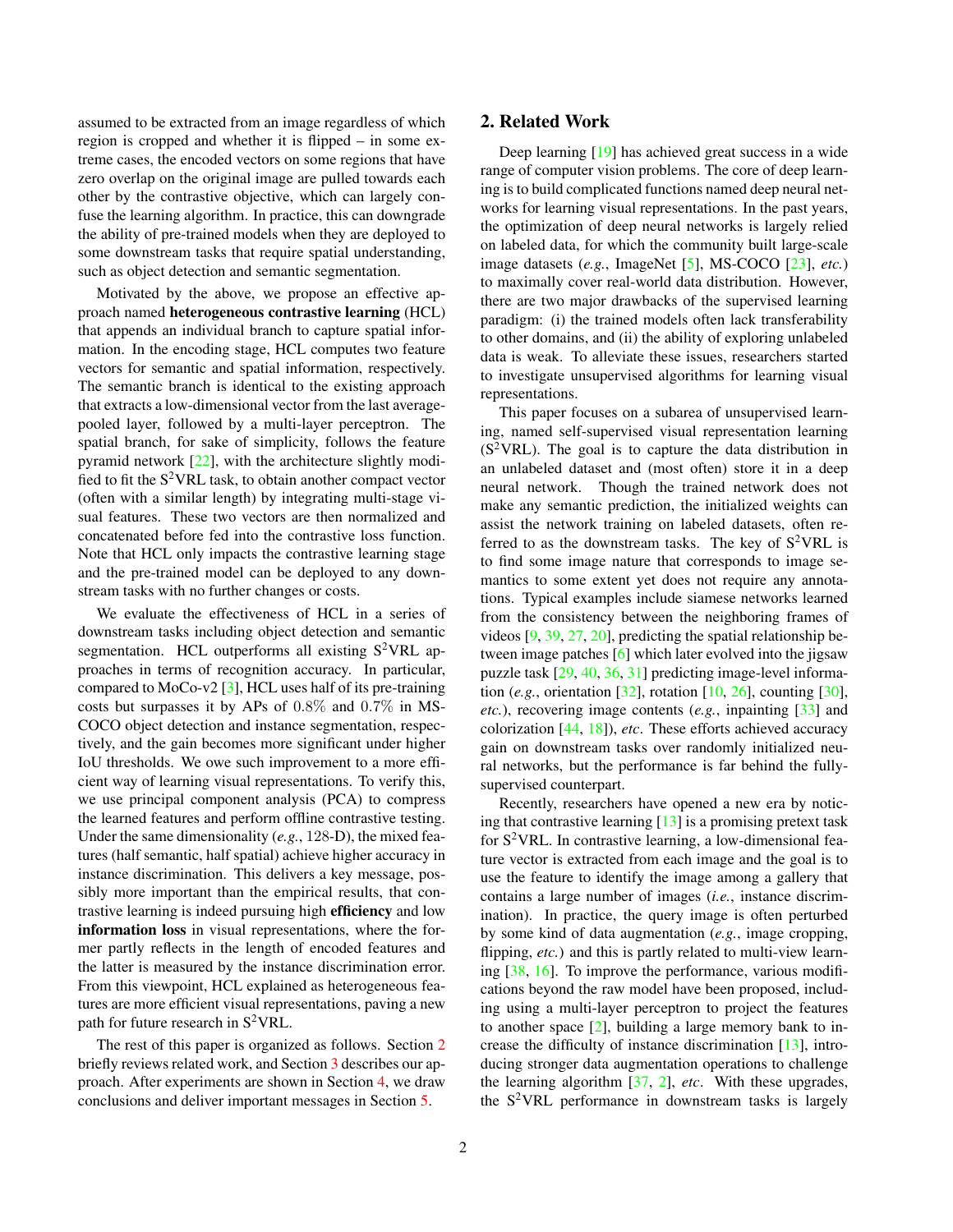<span id="page-2-4"></span>boosted, even surpassing fully-supervised models due to the reduced extent in fitting the source task, *e.g.*, classification. There are also efforts in integrating supervision into contrastive learning [\[17\]](#page-8-6), showing promising results in learning semantics, but the improvement does not seem consistent.

# <span id="page-2-0"></span>3. Our Approach

## 3.1. Preliminaries: Contrastive Learning

Self-supervised visual representation learning  $(S^2 VRL)$ starts with an unlabeled image dataset,  $S = {\{\mathbf{x}_n\}}_{n=1}^N$ , and aims to learn a mapping function,  $y = f(x) = f(x; \theta)$ , for compact feature representation. In the current era,  $f(\cdot)$  often appears as a deep network and  $\theta$  denotes the learnable parameters, *e.g.*, convolutional weights.

Contrastive learning is built upon the assumption that images sampled using different views from the same input image should be represented by similar features. Here, a sampling view indicates a set of operations (*e.g.*, image cropping and flipping) that slightly perturbs the input image. To quantify this request, for each training image, x, two variants are sampled from it, *i.e.*,  $x_1 = s(x, v_1)$  and  $x_2 = s(x, v_2)$  where  $s(·)$  is the sampling function and  $\mathbf{v}_1, \mathbf{v}_2 \in \mathcal{V}$ , the space of sampling views. To force the feature similarity between  $x_1$  and  $x_2$ ,  $f(x_1) \approx f(x_2)$ , they are put into a gallery,  $G$ , that contains a lot other images known as *distractors*, using  $x_1$  as the query, and requiring the network to discriminate  $x_2$  from other instances. This therefore becomes a classification problem and the corresponding loss function can be written as:

<span id="page-2-3"></span>
$$
\mathcal{L}(\mathbf{x}_1, \mathbf{x}_2, \mathcal{G}) = -\log \frac{\text{sim}(\mathbf{x}_1, \mathbf{x}_2)}{\text{sim}(\mathbf{x}_1, \mathbf{x}_2) + \sum_{\mathbf{x}' \in \mathcal{G}} \text{sim}(\mathbf{x}_1, \mathbf{x}')},\tag{1}
$$

where  $\text{sim}(\mathbf{x}_1, \mathbf{x}_2)$  is the similarity between  $\mathbf{x}_1$  and  $\mathbf{x}_2$ , often measured by computing the exponential inner-product between the corresponding embedded features and parameterized by the 'temperature' hyper-parameter, T:

<span id="page-2-2"></span>
$$
\text{sim}(\mathbf{x}_1, \mathbf{x}_2) \equiv \exp\bigg\{\frac{1}{T} \cdot \mathbf{g}(\mathbf{x}_1)^\top \cdot \mathbf{g}(\mathbf{x}_2)\bigg\},\qquad(2)
$$

where  $g(x)$  projects  $f(x)$  into a low-dimensional space for compacticity. This is often achieved by a multi-layer perceptron upon  $f(\cdot)$ .

Recent advances [\[13,](#page-8-5) [2\]](#page-8-4) has revealed several key points to improve the performance of contrastive learning, including using a sufficiently large gallery  $G$  and adding data augmentation to enlarge the gap between  $x_1$  and  $x_2$ . Both the modifications can be explained as increasing the difficulty of instance discrimination, so that the algorithm is expected to learn a stronger representation function [\[1,](#page-8-9) [21\]](#page-8-10).



<span id="page-2-1"></span>Figure 2. Left: the top-1 retrieval accuracy with respect to different correlation coefficients between the two samples. Right: a typical example showing that the retrieval accuracy is closely related to the correlation coefficient.

## 3.2. Inconsistency between Sampling and Learning

The above method has a significant drawback. On one hand, stronger data augmentations are verified effective to enhance the performance of contrastive learning. On the other hand, it becomes problematic to assume that two variants of an image to have close feature representations especially in the scenarios that they are irrelevant due to data augmentation. This is often a difficult task for the learning algorithm.

To verify this statement in statistics, we perform an offline *contrastive testing* to observe how the difference in sampling views affects instance discrimination. Details of contrastive testing are illustrated in Section [3.4.](#page-4-1) Briefly, we directly use a ResNet-50 model trained by MoCo-v2 [\[3\]](#page-8-3) for 800 epochs on ImageNet-1K and traverse through the ImageNet-1K training set, checking whether the top-1 retrieved result is correct. Meanwhile, for each pair of images,  $x_1$  and  $x_2$ , we compute the correlation coefficient between the corresponding sampling views,  $v_1$  and  $v_2$ , as the intersection-over-union (IoU) ratio of the two sampled rectangles when they are put back to the original image plane. To avoid other factors that impact feature extraction, we only perform image cropping and rescaling during this testing procedure (*i.e.*, horizontal flipping and other color jittering operations are switched off).

Results are shown in Figure [2.](#page-2-1) The retrieval accuracy is closely related to the correlation between the sampled views. In other words, using strong data augmentation can deviate the objective of contrastive learning and thus harm the performance of downstream tasks. Intuitively, the difficulty comes from the inconsistency between the data sampling and contrastive learning stages in dealing with spatial information. Specifically, the sampling stage allows different views while the contrastive learning is built upon the encoding algorithm that mostly ignores spatial information.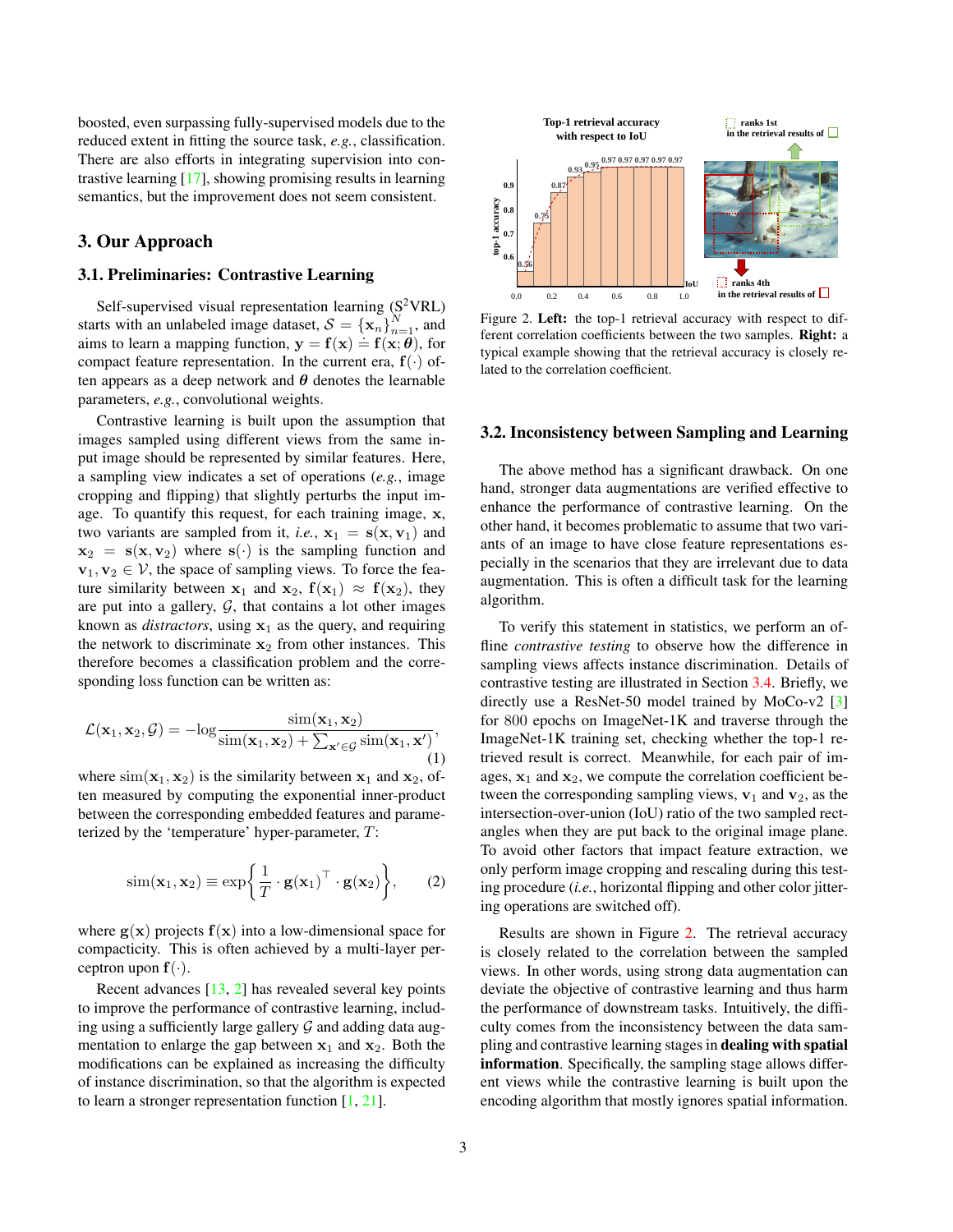<span id="page-3-1"></span>

<span id="page-3-0"></span>Figure 3. The framework of two-branch heterogeneous contrastive learning (HCL). The semantic branch is identical to the head of MoCov2 [\[3\]](#page-8-3), and the spatial branch integrates multi-level features to capture spatial cues. The fusion module is illustrated in the right-hand side. The feature dimensionality is computed based on the ResNet series, yet HCL can be transplanted to other backbones.

#### 3.3. Heterogeneous Contrastive Learning

To overcome the drawback, we explicitly encode spatial information into the embedding vector,  $g(x)$ . The overall framework is shown in Figure [3.](#page-3-0) Different from the current approach that learns representations from a globally average-pooled feature vector (*i.e.*, with a spatial resolution of  $1 \times 1$ , we use an additional vector to capture spatial cues. This is to augment the concept of the embedding function from  $\mathbf{g}(\cdot)$  to two individual branches, *i.e.*,  $\mathbf{g}_1(\cdot)$  and  $\mathbf{g}_2(\cdot)$ . For simplicity and convenience of comparison, we assume that  $\mathbf{g}_1(\cdot)$  is identical to  $\mathbf{g}(\cdot)$  (*e.g.*, in training MoCo-v2 on ResNet-50, it is a two-layer perceptron upon the averagepooled feature from the  $C_5$  layer), and  $\mathbf{g}_2(\cdot)$  follows the design of feature pyramid network (FPN) [\[22\]](#page-8-11) that combines information  $C_2$  through  $C_5$ . Similar to computing  $\mathbf{g}_1(\cdot)$ , there are learnable parameters for extracting  $\mathbf{g}_2(\cdot)$  but these parameters will not be used for downstream tasks. Detailed configurations of  $\mathbf{g}_1(\cdot)$  and  $\mathbf{g}_2(\cdot)$ , including the size of each layer, are illustrated in Figure [3.](#page-3-0) The outputs of  $\mathbf{g}_1(\cdot)$  and  $\mathbf{g}_2(\cdot)$  are separately normalized and then concatenated for contrastive learning. We name our approach heterogeneous contrastive learning (HCL), since  $\mathbf{g}_1(\cdot)$  and  $\mathbf{g}_2(\cdot)$  extract different sources of features (*i.e.*,  $\mathbf{g}_1(\cdot)$  is mainly designed for semantics while  $\mathbf{g}_2(\cdot)$  focuses on spatial information) for visual representation. Throughout the remainder of this paper, we refer to  $\mathbf{g}_1(\cdot)$  and  $\mathbf{g}_2(\cdot)$  as the semantic branch and spatial branch, respectively.

In our standard implementation,  $\mathbf{g}_1(\cdot)$  and  $\mathbf{g}_2(\cdot)$  produce 128-D and 196-D vectors, respectively, *i.e.*, the final representation vector has 324 dimensions, about 1.5× longer than the baseline (only using  $g_1(\cdot)$  to extract 128-D vectors). This brings two impacts. First, each unit (iteration or epoch) of contrastive learning is a little bit ( $\sim 5.7\%$ )

slower than the baseline, mainly caused by the additional cost in computing  $g_2(\cdot)$  and calculating Eqn [\(2\)](#page-2-2) in a higher dimensionality. Second, the contrastive learning loss becomes lower (*i.e.*, the instance discrimination accuracy is higher), which is a direct benefit of using auxiliary spatial information for image representation. We will provide an essential explanation on this point in the next subsection. Nevertheless, note that all these changes happen in the contrastive learning procedure. Once it is finished, the pretrained network can be deployed to any downstream tasks without additional overheads.

Before continuing to the next part, we try to answer an important question: why has HCL alleviated the inconsistency issue of representation learning? We owe this mainly to the contribution of the spatial branch. Assume that  $x_1$ and  $x_2$  are sampled using largely different views,  $v_1$  and  $v<sub>2</sub>$ . The conventional contrastive learning algorithms, without the spatial branch, have to force the semantic embedding vectors to be very similar, *i.e.*, pulling  $\mathbf{g}_1(\mathbf{x}_1)$  and  $\mathbf{g}_1(\mathbf{x}_2)$ together. HCL, equipped with the spatial branch, has an extra opportunity of extracting close spatial embedding vectors. In the scenarios that  $v_1$  and  $v_2$  are weakly correlated (*e.g.*, the sampled images are partly overlapped), it is probable that the convolution and pooling operations in  $\mathbf{g}_2(\cdot)$ can learn the correspondence between  $x_1$  and  $x_2$  and thus  $\mathbf{g}_2(\mathbf{x}_1)$  and  $\mathbf{g}_2(\mathbf{x}_2)$  are sufficiently close. Hence, the contrastive loss, Eqn  $(1)$ , is optimized with a weaker constraint on the semantic embedding vectors. The above analysis also explains why the instance discrimination accuracy becomes higher (please refer to the next subsection for examples). However, it is still possible that sometimes,  $x_1$  and  $x_2$  (sampled from the same image) are totally non-overlapped. To solve this challenging case, we need a stronger function for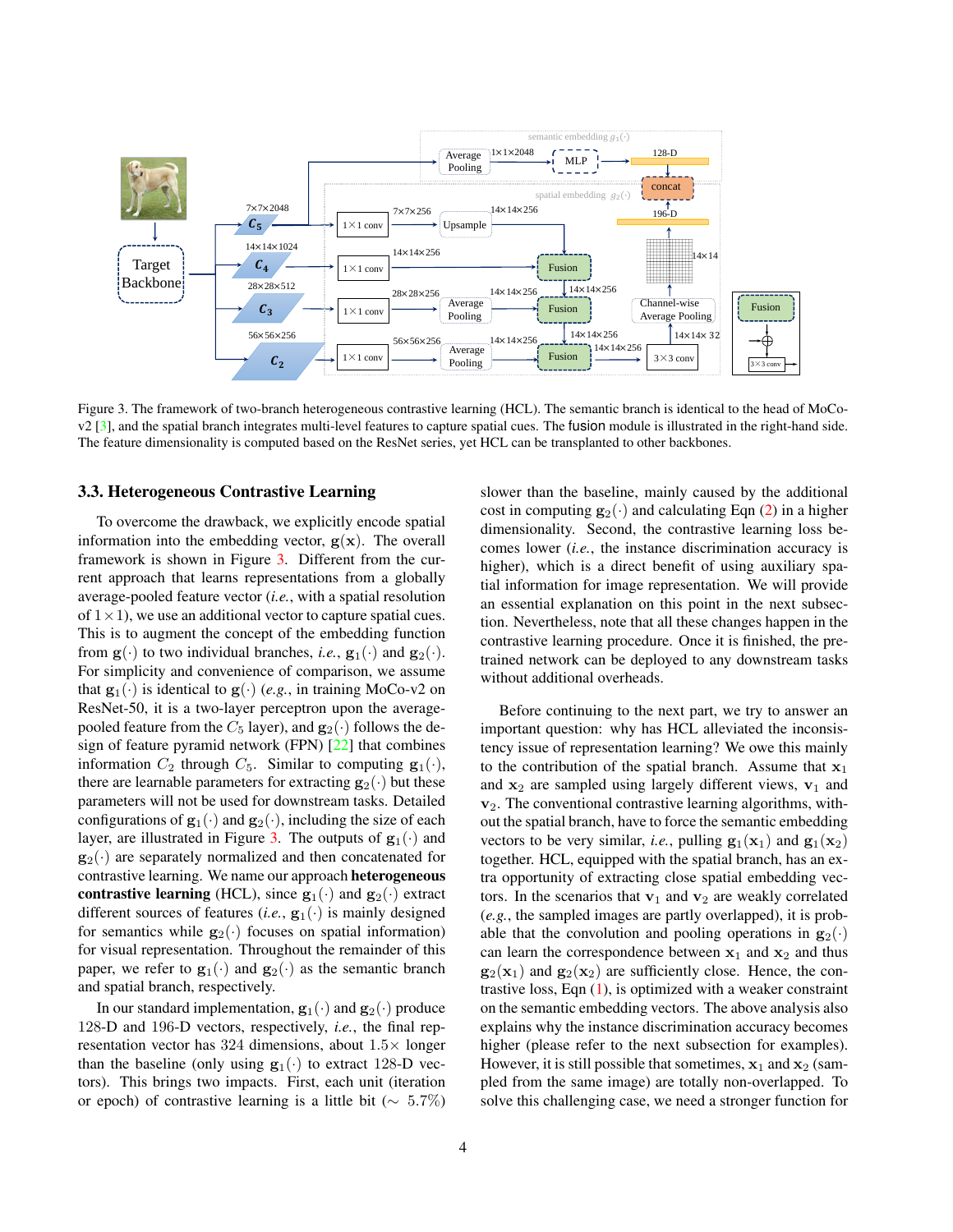<span id="page-4-4"></span>

<span id="page-4-3"></span>Figure 4. The instance discrimination accuracy with respect to different feature lengths, where HCL (mixed semantic and spatial embedding) enjoys significant advantages.

measuring image similarity, *e.g.*, going beyond calculating the inner-product of  $g(x_1)$  and  $g(x_2)$ . We leave this study for future work.

## <span id="page-4-1"></span>3.4. Towards Efficient Visual Representations

This subsection aims to deliver an important message that HCL works better in capturing efficient visual representations. Intuitively, when each image is represented into a vector of fixed dimensionality, pursuing for a high instance discrimination accuracy is a proper task for  $S^2$ VRL. In the contrastive learning framework, the dimensionality of the representation vector serves as a good criterion for the efficiency of representation, and hence we observe the accuracy of instance discrimination with the features of same dimensionality, encoded by different methods.

To ease the evaluation, we design an offline contrastive testing stage where the feature dimensionality can be freely adjusted. We perform a random shuffle on the ImageNet training set and maintain a queue of 65,536 images as the gallery. We perform principal component analysis (PCA) on the extracted features of these reference images and thus project the features to the spaces with the desired dimensionality. The projections for semantic and spatial features are individually computed. The whole training set is used for instance discrimination. Note that the network parameters are fixed, so although the gallery is updated after each iteration, no new learnable information is inserted. In this way, we can report the accuracy of instance discrimination with respect to different augmentation strengths and feature dimensionalities.

We test the standard augmentation strength as used in the training procedure, *i.e.*, a random cropping with image area lying in [0.2, 1.0], random horizontal flipping, and random color jittering. We compare the representations learned from MoCo-v2 (trained on ImageNet-1K for 800 epochs)

and HCL model (trained on ImageNet-1K for  $200 + 200$ epochs – see Section  $4.1$  for details). We test the features under 64, 96, and 128 dimensions. In case of using HCL, each branch contributes half of feature dimensionality. The quantitative results are shown in Figure [4.](#page-4-3) HCL outperforms MoCo-v2 significantly in instance discrimination accuracy, especially under lower dimensionalities. This delivers the message that semantic and spatial representations are complementary, so combining them achieves higher instance discrimination accuracy. In the next part, we will show that HCL also achieves better performance in a wide range of downstream tasks.

## 3.5. Discussions and Relationship to Prior Work

Last but not least, we hope that our investigation inspires researchers in the community to focus on improving the efficiency of visual representations in  $S^2$ VRL. Here, we leave some remarks for future research.

- First, we reveal that the current contrastive learning approach is suffering a conflict between strong data augmentation and accurate instance discrimination. Although introducing spatial information has improved the quality of visual representation, it is still difficult to cover the scenario when the spatial relationship between  $x_1$  and  $x_2$  is weak. To solve this problem under the contrastive learning framework, a better function for similarity computation  $(i.e., sim(·, ·)$  in Eqn  $(1)$ ) should be designed, equipped with the ability to predict that  $x_1$  and  $x_2$  are related even when they do not overlap at all.
- **Second**, we point out that instance discrimination accuracy is not a perfect standard for measuring the ability of preserving information. A clear counterexample lies in a learning-free algorithm that extracts a handful of local features (*e.g.*, SIFT [\[28\]](#page-9-13)) from each image and uses them directly as visual representation. Since these features are robust to scale change, this algorithm may report high instance discrimination accuracy but it rarely helps  $S^2$ VRL. We conjecture that a good learning objective should be somewhere between discrimination and generation (*i.e.*, recovering the original image with moderate details), the latter of which has been studied by some researchers [\[43,](#page-9-14) [34\]](#page-9-15) but the progress seems to fall behind contrastive learning.

## <span id="page-4-0"></span>4. Experiments

## <span id="page-4-2"></span>4.1. Settings and Implementation Details

We use HCL to pre-train the backbone on the ImageNet-1K [\[5\]](#page-8-12) dataset and then fine-tune the pre-trained model in downstream tasks. ImageNet-1K contains around 1.28M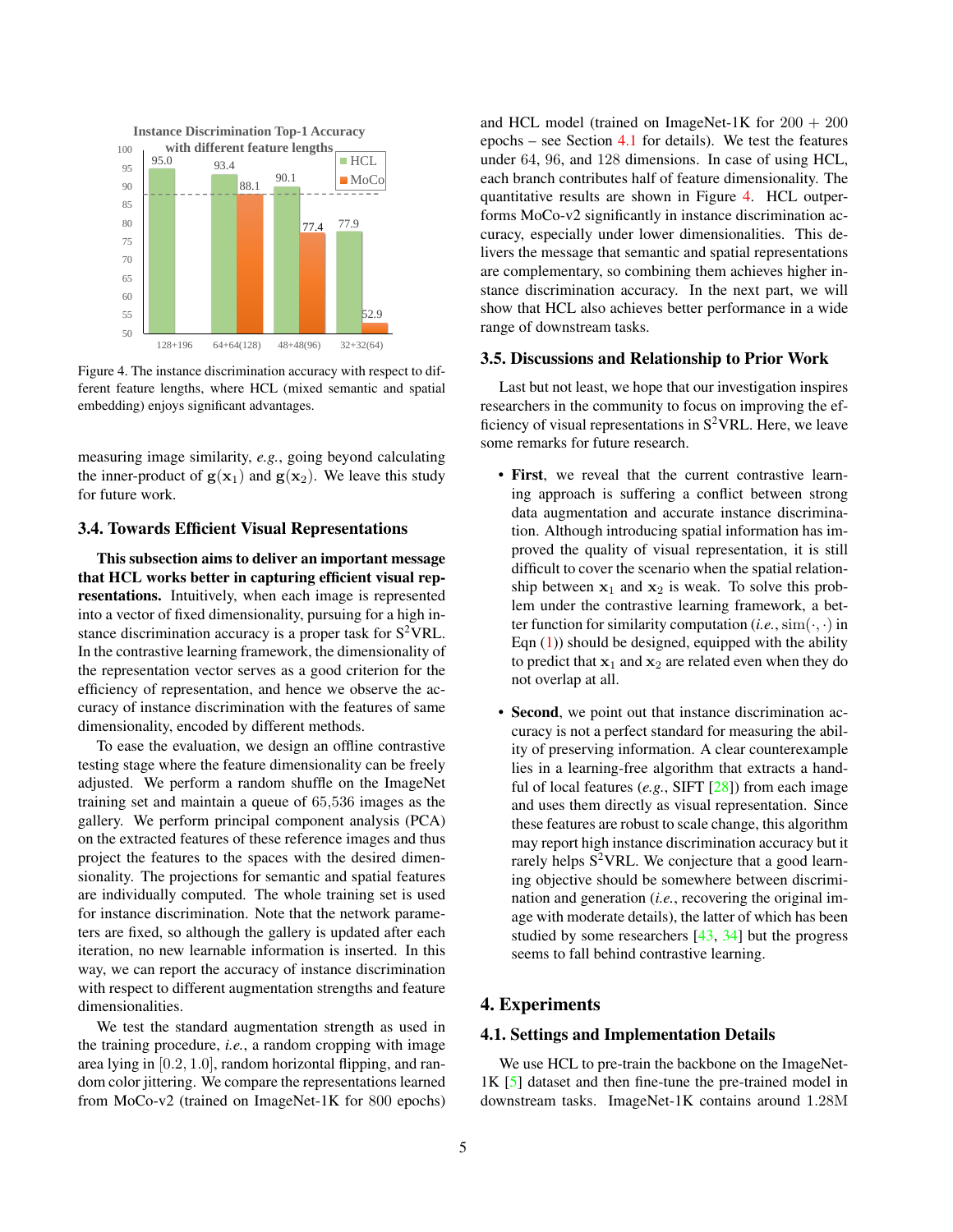<span id="page-5-2"></span>

|            | Data | Mask R-CNN, R50-FPN, detection |                |                               |                  | Mask R-CNN, R50-FPN, instance segmentation |                |                              |                |                               |                             |                               |                |
|------------|------|--------------------------------|----------------|-------------------------------|------------------|--------------------------------------------|----------------|------------------------------|----------------|-------------------------------|-----------------------------|-------------------------------|----------------|
| Methods    |      | $1 \times$ schedule            |                | $2\times$ schedule            |                  | $1 \times$ schedule                        |                | $2\times$ schedule           |                |                               |                             |                               |                |
|            |      | AP <sub>pp</sub>               | $AP_{50}^{bb}$ | $\overline{\rm AP_{75}^{bb}}$ | AP <sub>pp</sub> | $\overline{\rm AP_{50}^{bb}}$              | $AP_{75}^{bb}$ | $\overline{\rm AP}^{\rm bb}$ | $AP_{50}^{bb}$ | $\overline{\rm AP_{75}^{bb}}$ | $\mathrm{AP}^{\mathrm{bb}}$ | $\overline{\rm AP_{50}^{bb}}$ | $AP_{75}^{bb}$ |
| Supervised | IN   | 38.9                           | 59.6           | 42.7                          | 40.6             | 61.3                                       | 44.4           | 35.4                         | 56.5           | 38.1                          | 36.8                        | 58.1                          | 39.5           |
| $MoCo-v1$  | IN   | 38.5                           | 58.9           | 42.0                          | 40.8             | 61.6                                       | 44.7           | 35.1                         | 55.9           | 37.7                          | 36.9                        | 58.4                          | 39.7           |
| $MoCo-v2$  | IN   | 39.2                           | 59.9           | 42.7                          | 41.6             | 62.1                                       | 45.6           | 35.7                         | 56.8           | 38.1                          | 37.7                        | 59.3                          | 40.6           |
| $MoCo-v1$  | IG   | 38.9                           | 59.4           | 42.3                          | 41.1             | 61.8                                       | 45.1           | 35.4                         | 56.5           | 37.9                          | 37.4                        | 59.1                          | 40.2           |
| <b>HCL</b> | IN   | 40.0                           | 60.6           | 43.8                          | 41.8             | 62.4                                       | 45.7           | 36.4                         | 57.6           | 39.1                          | 37.8                        | 59.5                          | 40.8           |

<span id="page-5-0"></span>Table 1. Object detection and instance segmentation fine-tuned Mask R-CNN with the R50-FPN backbone on MS-COCO (averaged by 3 runs). IN in tables means model pre-trained on ImageNet-1K [\[5\]](#page-8-12) dataset (1M images) and IG represents Instagram dataset [\[25\]](#page-8-18) (1B images).

|            | Data | Mask R-CNN, R50-C4, detection |                |                    |                             |                               | Mask R-CNN, R50-C4, instance segmentation |                  |                    |                               |           |                |                |
|------------|------|-------------------------------|----------------|--------------------|-----------------------------|-------------------------------|-------------------------------------------|------------------|--------------------|-------------------------------|-----------|----------------|----------------|
| Methods    |      | $1 \times$ schedule           |                | $2\times$ schedule |                             | $1\times$ schedule            |                                           |                  | $2\times$ schedule |                               |           |                |                |
|            |      | AP <sub>pp</sub>              | $AP_{50}^{bb}$ | $AP_{75}^{bb}$     | $\mathrm{AP}^{\mathrm{bb}}$ | $\overline{\rm AP_{50}^{bb}}$ | $\overline{\rm AP_{75}^{bb}}$             | AP <sub>pp</sub> | $AP_{50}^{bb}$     | $\overline{\rm AP_{75}^{bb}}$ | $AP^{bb}$ | $AP_{50}^{bb}$ | $AP_{75}^{bb}$ |
| Supervised | IN   | 38.2                          | 58.2           | 41.2               | 40.0                        | 59.9                          | 43.1                                      | 33.3             | 54.7               | 35.2                          | 34.7      | 56.5           | 36.9           |
| $MoCo-v1$  | IN   | 38.5                          | 58.3           | 41.6               | 40.7                        | 60.5                          | 44.1                                      | 33.6             | 54.8               | 35.6                          | 35.4      | 57.3           | 37.6           |
| $MoCo-v2$  | IN   | 39.5                          | 59.1           | 42.7               | 41.2                        | 61.0                          | 44.8                                      | 34.5             | 55.8               | 36.7                          | 35.8      | 57.6           | 38.3           |
| $MoCo-v1$  | IG   | 39.1                          | 58.7           | 42.2               | 41.1                        | 60.7                          | 44.8                                      | 34.1             | 55.4               | 36.4                          | 35.6      | 57.4           | 38.1           |
| <b>HCL</b> | IN   | 39.8                          | 59.3           | 43.3               | 41.4                        | 61.1                          | 45.0                                      | 34.7             | 56.2               | 37.0                          | 35.9      | 57.9           | 38.3           |

<span id="page-5-1"></span>Table 2. Object detection and instance segmentation fine-tuned Mask R-CNN with the R50-C4 backbone on COCO (averaged by 3 runs).

training images in 1,000 classes. The validation set containing 50K images is not used. We do not use the semantic labels during the pre-training stage, and merely rely on the instance discrimination task to extract powerful features that are transferrable to the downstream tasks.

Following the setting of MoCo-v2  $[3]$ , we choose the ResNet-50 [\[15\]](#page-8-19) as the backbone and configure a memory bank with a size of 65,536. There are two stages in training the HCL model. The first stage, known as the warmup process, is identical to MoCo-v2 and lasts 200 epochs. After that, the second stage trains the full HCL model for another 200 epochs. In the second stage, we adjust the initial learning rate to 0.05 with the cosine annealing schedule and adopt the SGD optimizer with a momentum of 0.9. The mini-batch size is 256 in both stages. The two-stage design is to make sure that the network has a basic ability in capturing semantic features – without it, the training procedure often suffers turbulence. The numbers of epochs in both stages are important hyper-parameters for HCL, which we will diagnose in the later experiments. Under the standard 200-epoch setting, the two training stages take around 50 and 53 hours on eight NVIDIA Tesla-V100 GPUs, respectively.

Note that both stages of pre-training need to be performed only once and can be deployed to a series of downstream tasks just like the models trained with full supervisions. Although HCL introduces a FPN-like architecture to capture the spatial information, the pre-trained weights on these layers are not inherited by the downstream tasks. This is to make a fair comparison to other pre-trained models, in particular, MoCo-v2.

#### 4.2. Performance in Downstream Tasks

We evaluate our approach for object detection and semantic/instance segmentation, and compare the performance to supervised pre-training and MoCo-v1/v2. The used datasets include MS-COCO [\[23\]](#page-8-13), LVIS [\[12\]](#page-8-20) , PAS-CAL VOC [\[8\]](#page-8-21), and Cityscapes [\[4\]](#page-8-22). For a fair comparison, all settings in the downstream tasks are same as that in MoCo-v1/v2.

## 4.2.1 MS-COCO: Detection and Segmentation

We first evaluate HCL on MS-COCO, a popular benchmark for object detection and instance segmentation. We use the Mask R-CNN [\[14\]](#page-8-23) framework that accomplishes detection and segmentation simultaneously, and equip it with the pre-trained ResNet-50 backbone and either the FPN or C4 heads. All the network layers are fine-tuned on the COCO2017 training set, and we follow the convention to report the average precision (AP) on the validation set under different learning schedules (known as  $1\times$  and  $2\times$ ).

The results using FPN and C4 heads are summarized in Table [1](#page-5-0) and Table [2,](#page-5-1) respectively. One can observe that HCL surpasses the competitors consistently. The gains are more significant under the  $1\times$  setting, where the FPNequipped HCL outperforms the corresponding MoCo-v2 by 0.8% and 0.7% in terms of detection and segmentation APs, respectively. Besides, HCL also surpasses the supervised pre-training backbone and the MoCo-v1 model using 1 bil-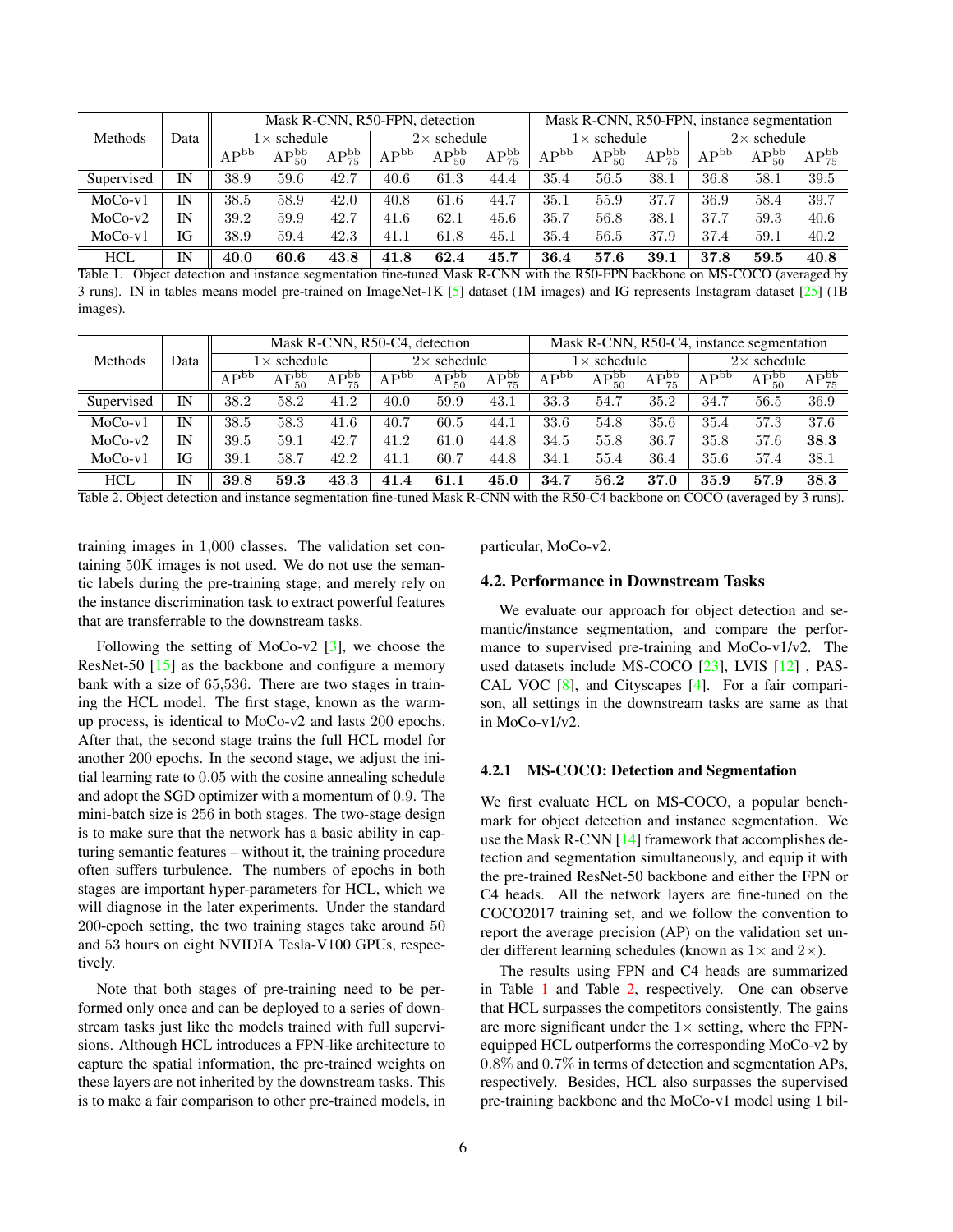<span id="page-6-3"></span>

| Methods    | Data | <b>BN</b> | AP <sub>PP</sub> | $AP_{50}^{bb}$ | $\overline{\rm AP_{75}^{bb}}$ |
|------------|------|-----------|------------------|----------------|-------------------------------|
| Supervised | IN   | frozen    | 24.4             | 37.5           | 25.8                          |
| Supervised | IN   | tuned     | 23.2             | 36.0           | 24.4                          |
| $MoCo-v1$  | IN   | tuned     | 24.1             | 37.4           | 25.5                          |
| $MoCo-v2$  | IN   | tuned     | 25.3             | 38.4           | 27.0                          |
| $MoCo-v1$  | IG   | tuned     | 24.9             | 38.2           | 26.4                          |
| HCL        | IN   | tuned     | 25.5             | 38.9           | 27.2                          |

<span id="page-6-0"></span>Table 3. Long-tailed instance segmentation fine-tuned Mask R-CNN with the R50-FPN backbone and  $2\times$  schedule on LVIS-v05 (averaged by 3 runs).

lion unlabeled images, demonstrating its higher efficiency in learning visual representations.

It is also interesting to see that under the  $1\times$  setting, the advantage of MoCo-v2 over supervised training is not as big as HCL enjoys, which delivers the message that the model converges faster when it is initialized by HCL. We conjecture that such benefits imply the nature that object detection and instance segmentation require the model to have stronger abilities in extracting spatial cues. Therefore, by explicitly encoding spatial information during the pretraining stage, HCL is easily adjusted to these downstream tasks, and has a higher upper-bound though the advantages can shrink as the schedule becomes longer.

## 4.2.2 LVIS: Instance Segmentation

Next, we evaluate HCL on the LVIS-v0.5 dataset for instance segmentation. Different from MS-COCO in which images fall into common categories with abundant labels, LVIS is closer to the real-world recognition scenario that the objects form a long-tail distribution. Therefore, a good practice in LVIS provides more evidences on transferability of the pre-trained backbone. We follow the convention to use the Mask R-CNN model with FPN, and perform the fine-tuning process with a  $2\times$  schedule.

The segmentation results on the validation set are shown in Table [3.](#page-6-0) HCL produces comparable results to MoCov2, and outperforms the supervised backbone once again. These results once again imply that spatial information is complementary to semantic information, and HCL boosts the potential of the pre-trained backbone.

#### 4.2.3 PASCAL VOC: Detection and Segmentation

We then test the tasks of object detection and semantic segmentation on the PASCAL VOC dataset. For the detection task, we use the Detectron2 library [\[42\]](#page-9-16) to fine-tune Faster R-CNN [\[35\]](#page-9-17) with a ResNet-50 backbone and a C4 head. Follow the settings of MoCo, the fine-tuning lasts for 24K iterations (the 2× schedule) on the the *trainval* set of  $VOC<sub>07+12</sub>$ , and the testing is done on the *test* set of  $VOC<sub>07</sub>$ . All the training images are rescaled so that the

| Methods         | Data         | detection                           | seg  |      |      |
|-----------------|--------------|-------------------------------------|------|------|------|
|                 |              | $\mathbf{D}_{\mathbf{p}\mathbf{p}}$ | bb   | bb   | mIoU |
| Supervised      | IN           | 53.5                                | 81.4 | 58.8 | 74.4 |
| $MoCo-v1$       | IN           | 55.9                                | 81.5 | 62.6 | 72.5 |
| $MoCo-v2$       | IN           | 57.4                                | 82.5 | 64.0 | 73.4 |
| $MoCo-v1$       | ĪG           | 57.2                                | 82.5 | 63.7 | 73.6 |
| <b>HCL</b><br>. | IN<br>$\sim$ | 57.9                                | 82.7 | 64.9 | 74.1 |

<span id="page-6-1"></span>Table 4. Object detection and semantic segmentation results on PASCAL VOC dataset after fine-tuning (averaged by 3 runs).

| Methods    | Data |                  | instance seg           | semantic seg |  |
|------------|------|------------------|------------------------|--------------|--|
|            |      | AP <sub>pp</sub> | $\Omega_{50}^{\rm bb}$ | mIoU         |  |
| Supervised | IN   | 32.9             | 59.6                   | 74.6         |  |
| $MoCo-v1$  | IN   | 32.3             | 59.3                   | 75.3         |  |
| $MoCo-v2$  | IN   | 33.1             | 60.1                   | 75.1         |  |
| $MoCo-v1$  | IG   | 32.9             | 60.3                   | 75.5         |  |
| $HCI$ .    | IN   | 33.1             | 60.2                   | 75.2         |  |
| $HCL*$     | IN   | 33.6             | 60.8                   | 75.5         |  |

<span id="page-6-2"></span>Table 5. Segmentation results on the Cityscapes dataset (averaged by 3 runs). \* indicates that the HCL model is trained for 800 epochs in the first stage.

shorter edge length falls in [400, 800], and the testing images are in the original size. For the segmentation task, we fine-tune FCN  $[24]$  with the ResNet-50 backbone for  $50K$ iterations, use the *train* set of VOC<sub>12</sub> for training and the *val* set of  $VOC_{12}$  for testing.

Results are summarized in Table [4.](#page-6-1) For the detection task, HCL outperforms both MoCo and the supervised backbone, especially in terms of the  $AP_{75}^{\rm bb}$  metric where the advatages over the supervised and MoCo counterparts are 6.1% and 0.9%, respectively. This phenomenon aligns with that in MS-COCO experiments. Since  $AP_{75}^{bb}$  has a higher requirement in localization, we confirm that extracting spatial information in the pre-training stage is helpful to localization. For the segmentation task, HCL surpasses MoCov2 by a gain of 0.7%, largely shrinking the deficit to the supervised baseline. HCL is the best in terms of the overall detection and segmentation performance.

#### 4.2.4 Cityscapes: Instance/Semantic Segmentation

As the last downstream task, we evaluate the Cityscapes dataset for instance and semantic segmentation in the natural scene images. We use the Mask R-CNN model with FPN as the head and use the  $2\times$  schedule. The results of different pre-trained models are summarized in Table [5.](#page-6-2) To alleviate randomness, we repeat the fine-tuning process three times and report the averaged numbers.

The best pre-trained models in this scenario are HCL and the MoCo-v1 model pre-trained on 1 billion images. This is as expected, since the domain of Cityscapes is largely different from that of ImageNet (auto-driving scenarios, high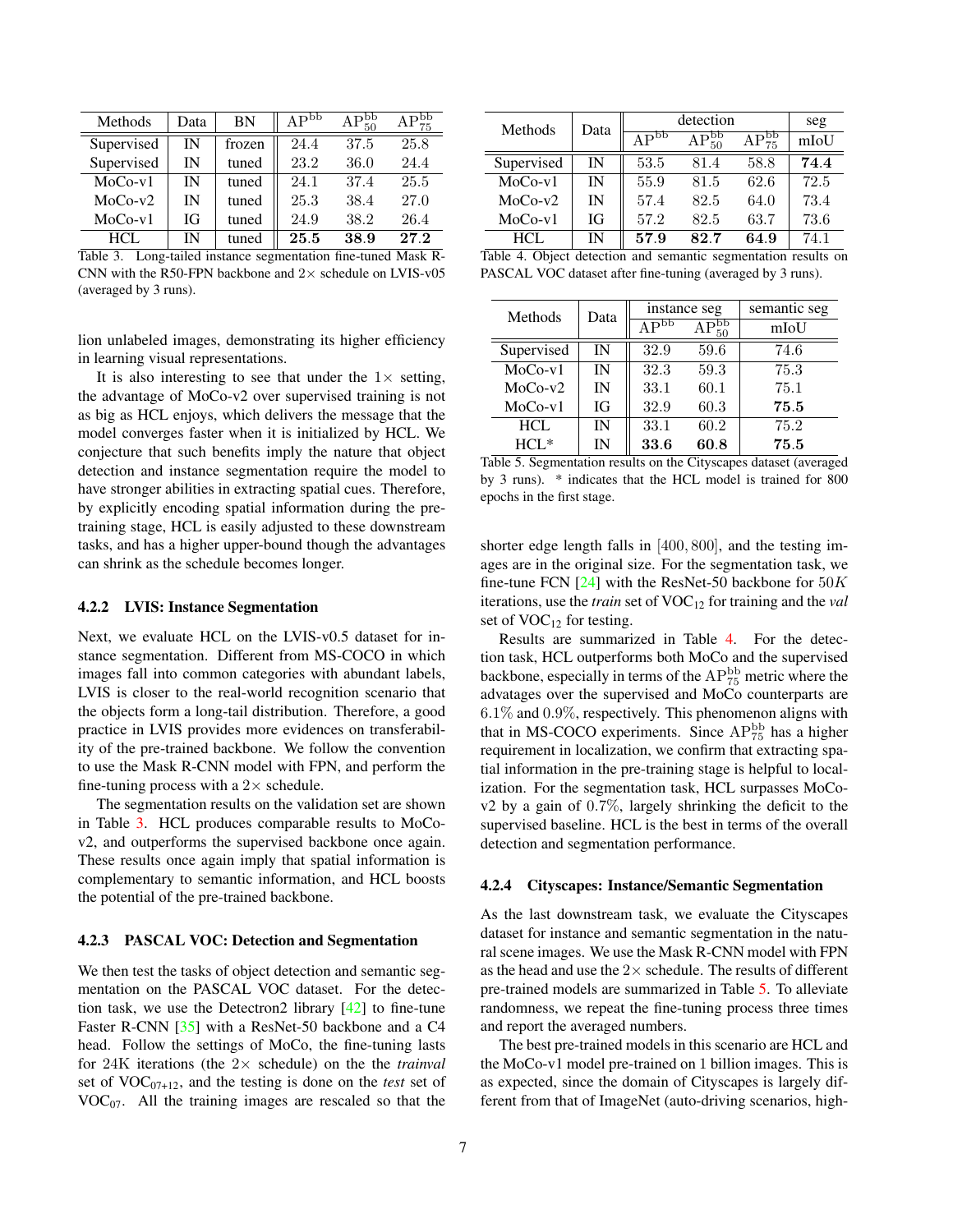resolution), so that the backbone may suffer a domain gap if it is pre-trained only in ImageNet-1K and the spatial information is ignored. MoCo-v1 gains stronger transferability by accessing much more unlabeled image data, yet HCL achieves comparable and even better performance by learning more efficient visual representations, where the latter can save considerable costs in data annotation.

Interestingly, with a longer pre-training stage (the first stage is extended from 200 to 800 epochs), the accuracy of HCL continues going up yet MoCo-v2 has arrived at a plateau (with 1,000 epochs, the gain over using 800 epochs is less than  $0.1\%$ ). We refer the readers to the next section in which we will discuss how the pre-training schedule affects the recognition performance.

#### 4.3. Diagnostic Studies

## 4.3.1 Different Training Schedules

HCL has two pre-training stages, and different training schedules of these stages can affect the recognition perfor-mance. Table [6](#page-7-1) summarizes some comparative results using different numbers of pre-training epochs. From the detection results on the MS-COCO dataset, one can observe that both stages contribute to the recognition accuracy. In particular, (i) skipping the first stage causes a 0.5% drop in both detection and segmentation APs; (ii) undergoing 200 or 800 epochs in the first stage does not bring a big difference especially when the second stage is present; and (iii) extending the second stage from 200 to 400 epochs leads to consistent accuracy drop.

Integrating the above results yields a big picture of heterogeneous contrastive learning that semantic feature learning serves as a good basis for spatial feature learning, but these two features still seem to conflict because of the different learning goals. Currently, the best choice is to assign 200 epochs to each stage, so that with a total of 400 epochs, the pre-trained model surpasses the MoCo-v2 model with 800 epochs while the computational costs are shrunk by half. Nevertheless, alleviating the conflict and allowing a longer training schedule is important for future research.

#### 4.3.2 Design of the Spatial Branch

The design of the spatial branch mostly follows the FPN module that integrates four layers of ResNet-50 into the final features. Note that we desire a  $14 \times 14$  map in the end (so that 196 is comparable to 128). Unlike the vanilla FPN that integrates all features into a spatial resolution of  $56 \times 56$ (and then down-samples it into  $14 \times 14$ ), we slightly modify the architecture so that two average-pooling layers are inserted into the third and fourth paths so that the output is directly in  $14 \times 14$ . This modification does not affect the recognition accuracy (*e.g.*, on MS-COCO with FPN, the detection and segmentation APs using the vanilla FPN is

| Mask R-CNN, R50-FPN, $1 \times$ schedule |         |                                       |                                       |  |  |  |  |
|------------------------------------------|---------|---------------------------------------|---------------------------------------|--|--|--|--|
| Stage 1                                  | Stage 2 | $\overline{\text{COCO}}_{\text{Det}}$ | $\overline{\text{COCO}}_{\text{Seg}}$ |  |  |  |  |
| 200                                      |         | 38.9                                  | 35.4                                  |  |  |  |  |
| 800                                      |         | 39.2                                  | 35.7                                  |  |  |  |  |
| 0                                        | 200     | 39.5                                  | 35.9                                  |  |  |  |  |
| 200                                      | 200     | 40.0                                  | 36.4                                  |  |  |  |  |
| 800                                      | 200     | 40.1                                  | 36.2                                  |  |  |  |  |
| 200                                      | 400     | 39.7                                  | 36.1                                  |  |  |  |  |
| 800                                      | 400     | 39.6                                  | 36.0                                  |  |  |  |  |

<span id="page-7-1"></span>Table 6. The results of pre-trainded models with different training epochs in the first and second stages on MS-COCO (averaged by 3 runs). The numbers in the top two lines are achieved by MoCo models.

39.9% and 36.1%, respectively, comparable to our results,  $40.0\%$  and  $36.4\%$ ), but thanks to the reduced spatial resolution, our design saves around 10% training cost in the second pre-training stage.

Another important issue is whether to inherit the pretrained weights in FPN to the downstream tasks, if available. In practice, either option produces similar performance in the downstream tasks, indicating that the initialization of the FPN weights seems less important. For a fair comparison, we switch off this option in the main experiments.

#### 4.3.3 The Effect of Horizontal Flipping

In the original contrastive learning baseline, horizontal flipping is a standard operation that forces the backbone to output similar features for an image and its reversed copy. However, when the spatial branch is present, horizontal flipping can cause a mismatch between the spatial features. Not surprisingly, switching off the option of flipping improves the downstream performance (*e.g.*, on MS-COCO with FPN, the detection and segmentation APs with flipping are 39.6% and 36.0%, respectively, both are 0.4% lower than that without flipping). The AP of instance segmentation in LVIS-v0.5 also drops by  $0.5\%$  with the flipping augmentation switched on. This inspires us that HCL has changed the requirement of data augmentation, and implies the difficulty of integrating semantic and spatial cues into the pre-trained models.

# <span id="page-7-0"></span>5. Conclusions

This paper reveals an important problem that spatial information is ignored in the contrastive learning frameworks, so that strong data augmentation including image cropping and flipping can confuse the algorithms, causing a conflict between instance discrimination and representation learning. To alleviate the problem, we propose heterogeneous contrastive learning (HCL) that inserts a branch to capture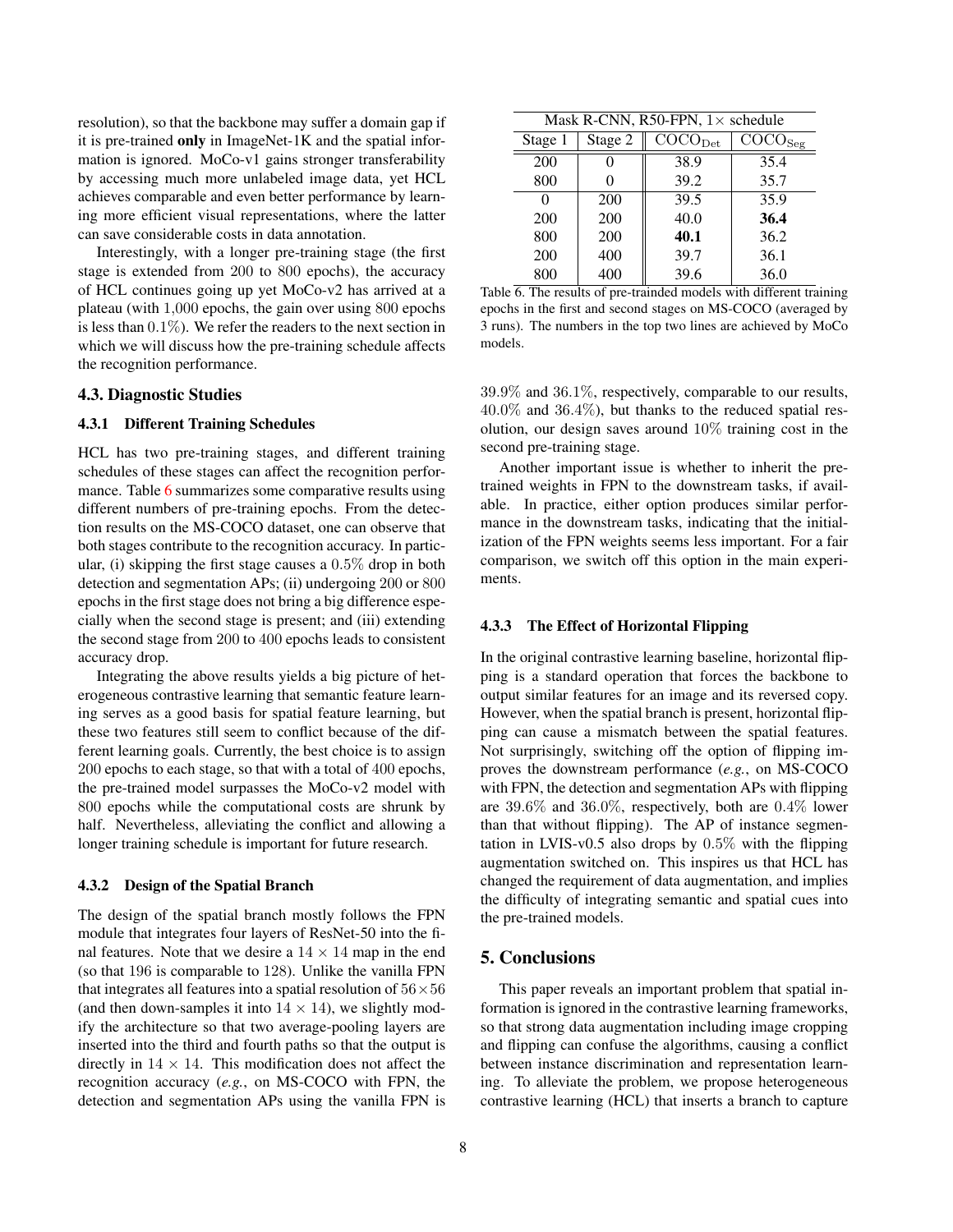<span id="page-8-25"></span>spatial information and concatenate the semantic and spatial features for contrastive learning. Experiments show that HCL not only achieves better performance in a series of downstream tasks, but also enjoys a higher efficiency in visual representations. We argue that these two factors are closely related, and thus advocate for further study along this direction to improve  $S^2 VRL$ . In the future, we will also integrate supervised learning into our algorithm [\[41\]](#page-9-18).

## References

- <span id="page-8-9"></span>[1] Anonymous. Contrastive learning with stronger augmentations. *https://openreview.net/forum?id=KJSC AsN14*, 2010. [1,](#page-0-1) [3](#page-2-4)
- <span id="page-8-4"></span>[2] Ting Chen, Simon Kornblith, Mohammad Norouzi, and Geoffrey Hinton. A simple framework for contrastive learning of visual representations. *arXiv preprint arXiv:2002.05709*, 2020. [1,](#page-0-1) [2,](#page-1-1) [3](#page-2-4)
- <span id="page-8-3"></span>[3] Xinlei Chen, Haoqi Fan, Ross Girshick, and Kaiming He. Improved baselines with momentum contrastive learning. *arXiv preprint arXiv:2003.04297*, 2020. [1,](#page-0-1) [2,](#page-1-1) [3,](#page-2-4) [4,](#page-3-1) [6](#page-5-2)
- <span id="page-8-22"></span>[4] Marius Cordts, Mohamed Omran, Sebastian Ramos, Timo Rehfeld, Markus Enzweiler, Rodrigo Benenson, Uwe Franke, Stefan Roth, and Bernt Schiele. The cityscapes dataset for semantic urban scene understanding. In *Proceedings of the IEEE conference on computer vision and pattern recognition*, pages 3213–3223, 2016. [6](#page-5-2)
- <span id="page-8-12"></span>[5] Jia Deng, Wei Dong, Richard Socher, Li-Jia Li, Kai Li, and Li Fei-Fei. Imagenet: A large-scale hierarchical image database. In *2009 IEEE conference on computer vision and pattern recognition*, pages 248–255. Ieee, 2009. [2,](#page-1-1) [5,](#page-4-4) [6](#page-5-2)
- <span id="page-8-1"></span>[6] Carl Doersch, Abhinav Gupta, and Alexei A Efros. Unsupervised visual representation learning by context prediction. In *Proceedings of the IEEE international conference on computer vision*, pages 1422–1430, 2015. [1,](#page-0-1) [2](#page-1-1)
- <span id="page-8-8"></span>[7] Alexey Dosovitskiy, Jost Tobias Springenberg, Martin Riedmiller, and Thomas Brox. Discriminative unsupervised feature learning with convolutional neural networks. In *Advances in neural information processing systems*, pages 766– 774, 2014. [1](#page-0-1)
- <span id="page-8-21"></span>[8] Mark Everingham, Luc Van Gool, Christopher KI Williams, John Winn, and Andrew Zisserman. The pascal visual object classes (voc) challenge. *International journal of computer vision*, 88(2):303–338, 2010. [6](#page-5-2)
- <span id="page-8-14"></span>[9] Basura Fernando, Hakan Bilen, Efstratios Gavves, and Stephen Gould. Self-supervised video representation learning with odd-one-out networks. In *Proceedings of the IEEE conference on computer vision and pattern recognition*, pages 3636–3645, 2017. [2](#page-1-1)
- <span id="page-8-2"></span>[10] Spyros Gidaris, Praveer Singh, and Nikos Komodakis. Unsupervised representation learning by predicting image rotations. *arXiv preprint arXiv:1803.07728*, 2018. [1,](#page-0-1) [2](#page-1-1)
- <span id="page-8-7"></span>[11] Jean-Bastien Grill, Florian Strub, Florent Altche, Corentin ´ Tallec, Pierre H Richemond, Elena Buchatskaya, Carl Doersch, Bernardo Avila Pires, Zhaohan Daniel Guo, Mohammad Gheshlaghi Azar, et al. Bootstrap your own latent: A new approach to self-supervised learning. *arXiv preprint arXiv:2006.07733*, 2020. [1](#page-0-1)
- <span id="page-8-20"></span>[12] Agrim Gupta, Piotr Dollar, and Ross Girshick. Lvis: A dataset for large vocabulary instance segmentation. In *Proceedings of the IEEE Conference on Computer Vision and Pattern Recognition*, pages 5356–5364, 2019. [6](#page-5-2)
- <span id="page-8-5"></span>[13] Kaiming He, Haoqi Fan, Yuxin Wu, Saining Xie, and Ross Girshick. Momentum contrast for unsupervised visual representation learning. In *Proceedings of the IEEE/CVF Conference on Computer Vision and Pattern Recognition*, pages 9729–9738, 2020. [1,](#page-0-1) [2,](#page-1-1) [3](#page-2-4)
- <span id="page-8-23"></span>[14] Kaiming He, Georgia Gkioxari, Piotr Dollár, and Ross Girshick. Mask r-cnn. In *Proceedings of the IEEE international conference on computer vision*, pages 2961–2969, 2017. [6](#page-5-2)
- <span id="page-8-19"></span>[15] Kaiming He, Xiangyu Zhang, Shaoqing Ren, and Jian Sun. Deep residual learning for image recognition. In *Proceedings of the IEEE conference on computer vision and pattern recognition*, pages 770–778, 2016. [6](#page-5-2)
- <span id="page-8-17"></span>[16] Po-Han Huang, Kevin Matzen, Johannes Kopf, Narendra Ahuja, and Jia-Bin Huang. Deepmvs: Learning multi-view stereopsis. In *Proceedings of the IEEE Conference on Computer Vision and Pattern Recognition*, pages 2821–2830, 2018. [2](#page-1-1)
- <span id="page-8-6"></span>[17] Prannay Khosla, Piotr Teterwak, Chen Wang, Aaron Sarna, Yonglong Tian, Phillip Isola, Aaron Maschinot, Ce Liu, and Dilip Krishnan. Supervised contrastive learning. *arXiv preprint arXiv:2004.11362*, 2020. [1,](#page-0-1) [3](#page-2-4)
- <span id="page-8-16"></span>[18] Gustav Larsson, Michael Maire, and Gregory Shakhnarovich. Colorization as a proxy task for visual understanding. In *Proceedings of the IEEE Conference on Computer Vision and Pattern Recognition*, pages 6874–6883, 2017. [2](#page-1-1)
- <span id="page-8-0"></span>[19] Yann LeCun, Yoshua Bengio, and Geoffrey Hinton. Deep learning. *nature*, 521(7553):436–444, 2015. [1,](#page-0-1) [2](#page-1-1)
- <span id="page-8-15"></span>[20] Hsin-Ying Lee, Jia-Bin Huang, Maneesh Singh, and Ming-Hsuan Yang. Unsupervised representation learning by sorting sequences. In *Proceedings of the IEEE International Conference on Computer Vision*, pages 667–676, 2017. [2](#page-1-1)
- <span id="page-8-10"></span>[21] Hao Li, Xiaopeng Zhang, Ruoyu Sun, Hongkai Xiong, and Qi Tian. Center-wise local image mixture for contrastive representation learning. *arXiv preprint arXiv:2011.02697*, 2020. [1,](#page-0-1) [3](#page-2-4)
- <span id="page-8-11"></span>[22] Tsung-Yi Lin, Piotr Dollár, Ross Girshick, Kaiming He, Bharath Hariharan, and Serge Belongie. Feature pyramid networks for object detection. In *Proceedings of the IEEE conference on computer vision and pattern recognition*, pages 2117–2125, 2017. [2,](#page-1-1) [4](#page-3-1)
- <span id="page-8-13"></span>[23] Tsung-Yi Lin, Michael Maire, Serge Belongie, James Hays, Pietro Perona, Deva Ramanan, Piotr Dollár, and C Lawrence Zitnick. Microsoft coco: Common objects in context. In *European conference on computer vision*, pages 740–755. Springer, 2014. [2,](#page-1-1) [6](#page-5-2)
- <span id="page-8-24"></span>[24] Jonathan Long, Evan Shelhamer, and Trevor Darrell. Fully convolutional networks for semantic segmentation. In *Proceedings of the IEEE conference on computer vision and pattern recognition*, pages 3431–3440, 2015. [7](#page-6-3)
- <span id="page-8-18"></span>[25] Dhruv Mahajan, Ross Girshick, Vignesh Ramanathan, Kaiming He, Manohar Paluri, Yixuan Li, Ashwin Bharambe, and Laurens van der Maaten. Exploring the limits of weakly